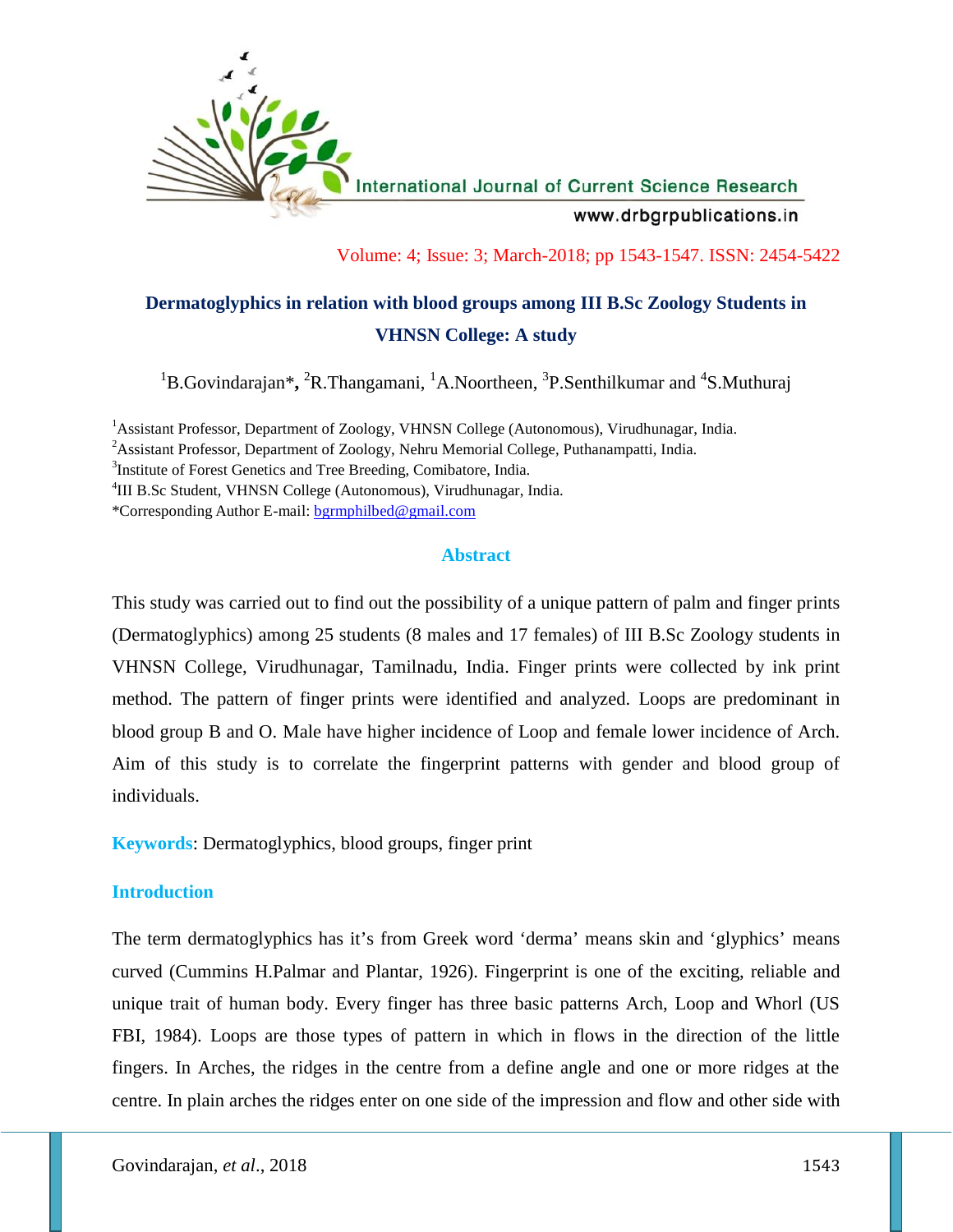a rise or wave in the centre. A Whorl has two deltas and at least one ridge making a complete circuit, which may be spiral or oval.

Fingerprints are stable and form the most reliable criteria for identification (Pillay, 2009). Fingerprint patterns are genotypically determined and remain unchanged from birth till death (Vij, 2005). Fingerprints collected at a crime scene can be used to identify suspects, victims and other persons who touched the surface, fingerprint scans can be used to validate electronic registration, cashless catering and library access especially in schools and colleges. The secretions in the fingerprints contain residues various chemicals and their metabolites which can be detected and used for the forensic purposes (Pillay, 2009). Recently, it has found a tool of digital India.

ABO blood group system was first explained by Landsteiner (Patil *et al*., 2015). Clinically, only ABO and Rh are of major significance. ABO system is further classified as A, B, AB, O blood groups according to the presence of corresponding antigen. Rh is classified into Rh+ve and Rh-ve according to the presence or absence of D antigen (Bijlani). This study was aimed to further strengthen the association between dermatoglyphic pattern and type of blood group.

## **Materials and Methods**

A total of 25 students who are pursuing III B.Sc Zoology in VHNSN College (Autonomous), Virudhunagar, Tamilnadu, India. Basic details such as name, age, sex were noted. For obtain finger print patterns of students, ink print method had been adopted. The traditional means of fingerprinting was developed by Dr.Henry Faulds in the late 1800. The ink is applied to the finger and is rolled across a piece of paper. The ink and paper method of finger printing is effective.

Step 1:- Both hands of the student were cleaned with alcohol

Step 2:- 2:1 Mixture of glycerin and ink was applied to the tips of left hand

Step 3:- Excess of ink was removed

Step 4:- The impressions were collected by rolling the fingers in 450 from one side to other side on writing paper.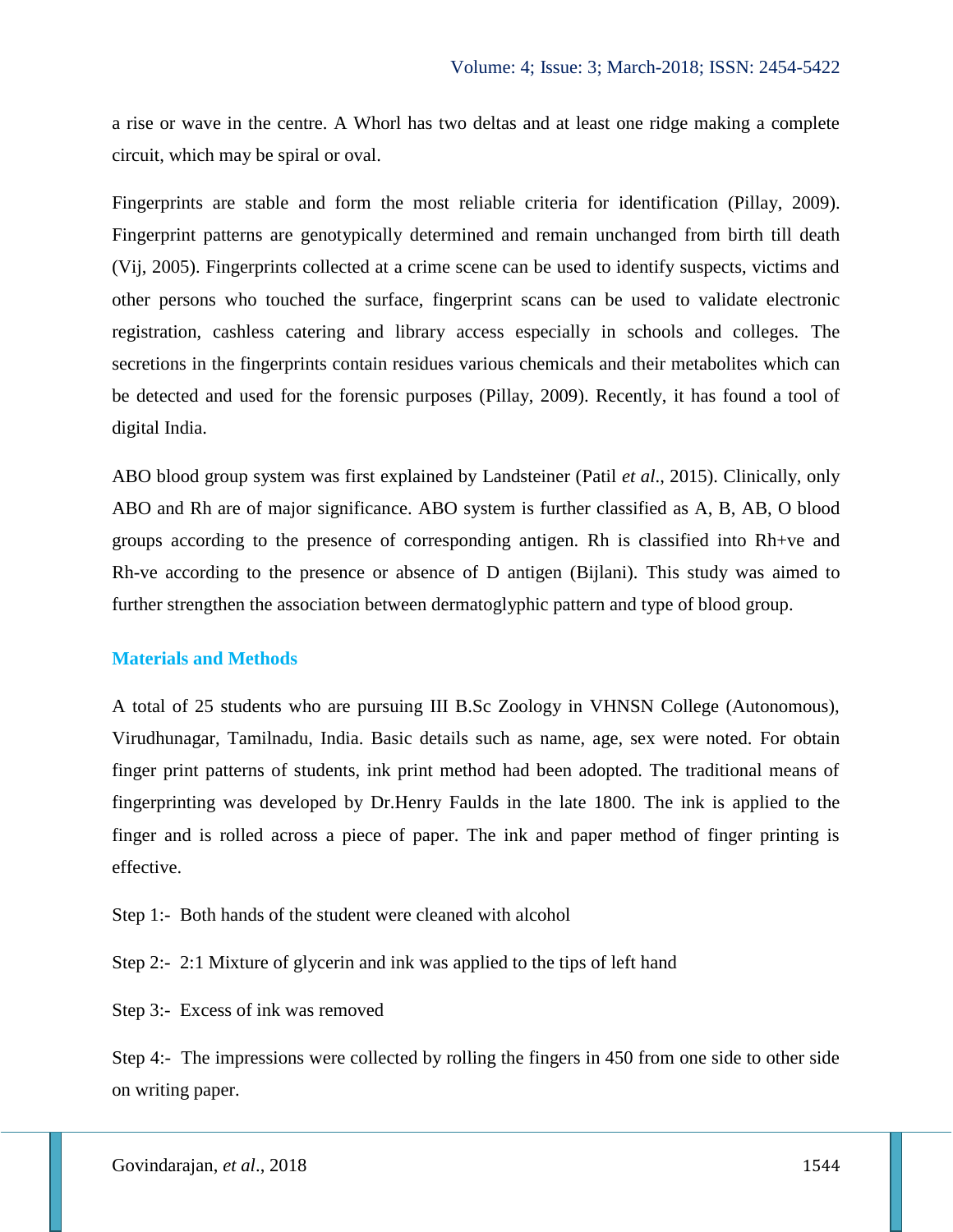Data analysis:- The prints were analyzed using a hand lens, ruler, pencil and protractor. Frequencies were expressed in table. Data collection was over a period of one month, at November, 2017.

#### **Result**

This study was carried out in 25 III B.Sc Zoology students of age group 18-20 years of which 8 were males and 17 were females. Table 1 shows distribution of blood group and Rh factor of gender. Blood group B had the highest frequency in females and O in males. Among 17 females, 16 were Rh positive and 1 were Rh negative. Table 2 shows distribution of primary fingerprint patterns among the subjects. Among the fingerprint patterns studied in left hand, loops had the highest frequency of 67 followed by whorl with 40 and arches showed the least number with 18. Table 3 shows distribution of fingerprint patterns according to gender. Frequency of loops were found to be higher in males (35) compared to that females (32). Table 4 shows the distribution of fingerprint patterns among blood group.

#### **Discussion**

In our study, mainly familiar blood group is B+ and O+ followed by B- and AB- were absent. Loops are most frequently obtained followed by whorls and arch. This study supported by Patel *et al*., 2015, Bhardwaja, 2015. The findings of the study can be concluded as the high frequency of loops, moderate of whorls and low of arches. The same result were observed by Kshirsagar, *et al*., 2003, Bharadwaja *et al.,* 2004 observed higher frequency of arches in B blood group.

#### **Conclusion**

25 young male and female students from an III B.Sc Zoology were selected from VHNSNC. Their finger prints were obtained by ink printing method. Loops are predominant in blood group B and O. Male have higher incidence of Loop and female lower incidence of Arch.

#### **Acknowledgement**

Our sincere thanks to III B.Sc Zoology students of VHNSN College, Virudhunagar for voluntarily participating in the study.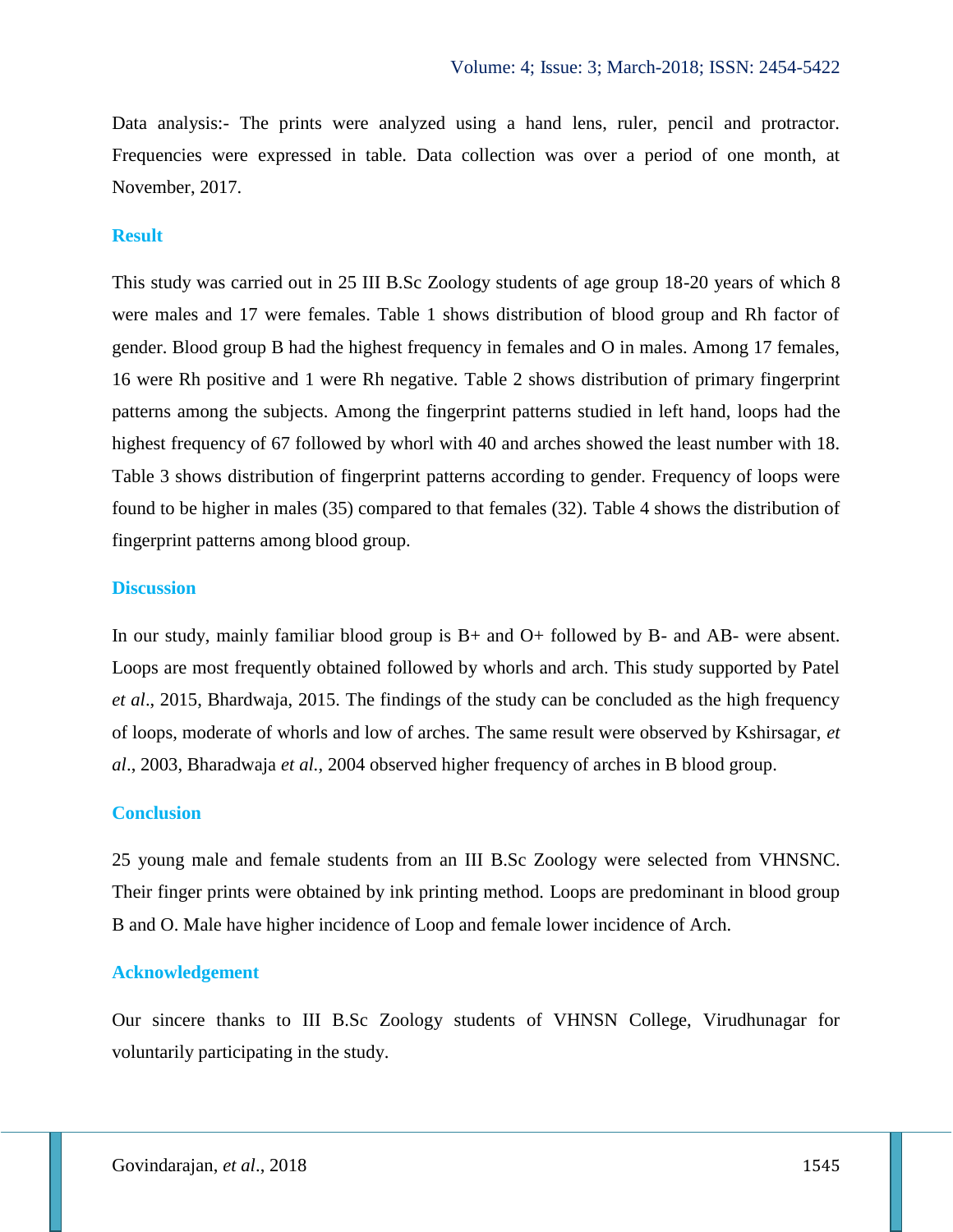## **Reference**

Cummins H.Palmar and Plantar. Epidermal ridge configuration (Dermatoglyphics) in Europeans and Americans. Am. J. Phy. Anthrop. 179 (1926): 741-802.

Cummins H, and Midlo C. (1943). Finger prints, palms and soles. New York: Blakinson.

Bijlani R L. Textbook of Physiology,  $2<sup>nd</sup>$  ed. Blood groups. 93-94.

Pillay, V.V. Textbook of Forensic Medicine and Toxicology. 15th ed. Hyderabad: Paras Medical Publishers, (2009): 53-94.

United States Department of Justice FBI (US) The scene of finger prints, classification and uses. US government printing office. (1984).

Vij, K. Textbook of Forensic Medicine and Toxicology. 3 ed. New Delhi: Elsevier, (2005): 89- 91.

Nora J.J and Fraser F.C. Medical genetics: Principles and Practice. 3<sup>rd</sup> edition. Philadelphia: Lea Febiger. (1989).

Patil D, Sant S.M, Patwardhan S.A Dermatoglyphics in relation with blood groups. *Ind. J. Basic & Appl. Res*. 4 (2015): 542-545.

Bhardwaja A 2015 Dermatoglyphics and blood groups: A review. *J. Evol. Of Med. & Dent. Sci*. 5.4 (2015): 8918-8923.

Bharadwaja A *et al* Pattern of fingerprints in different ABO blood groups. *JIAFM*. 26.1 (2004): 6-9.

Kshirsagar, S V, Burgul, S N, Kamkhedkar, S G. Study of fingerprint patterns in ABO blood group. *J. Anat. Soc. India*. 52 (2003): 82-115.